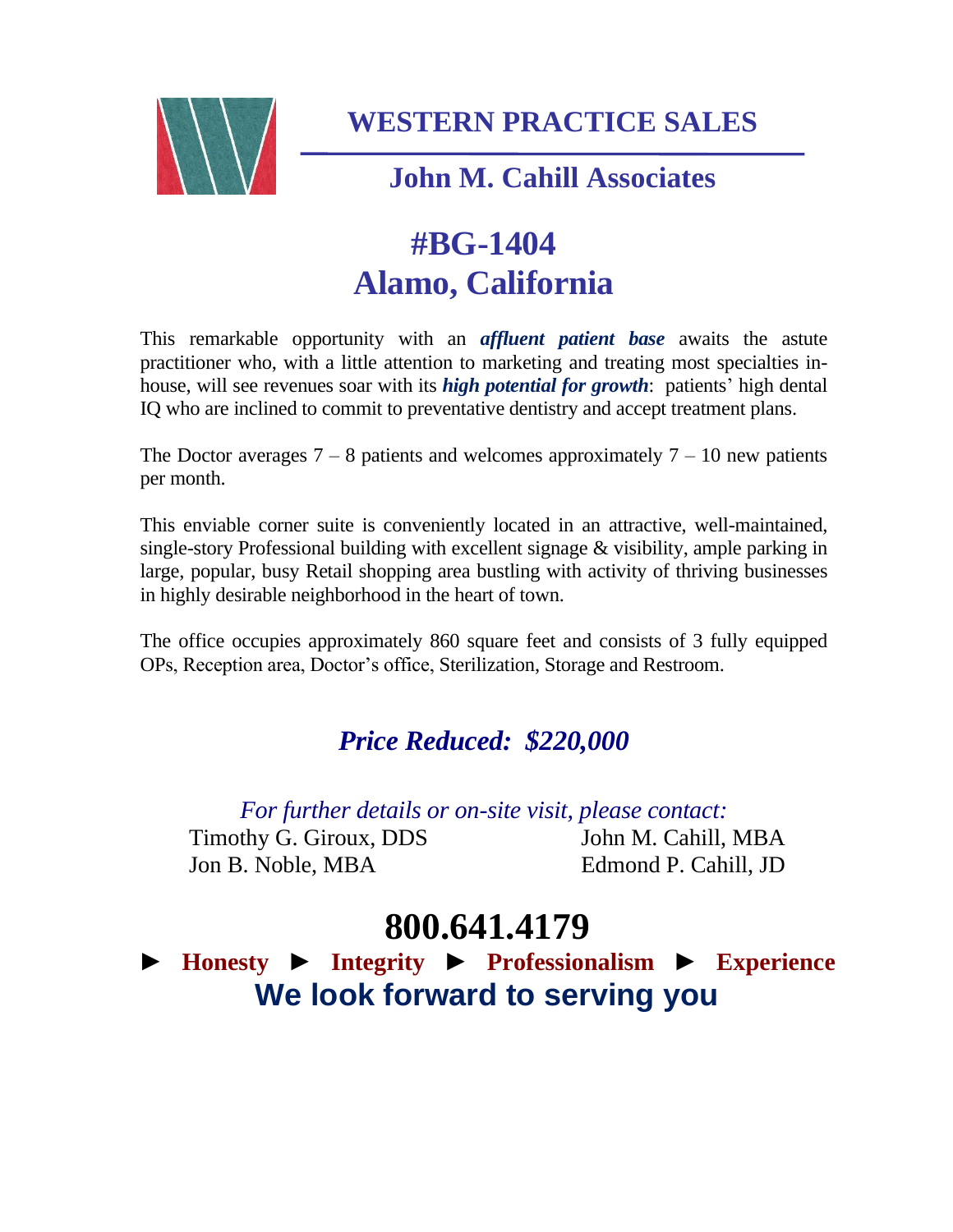#### **#BG-1404 WESTERN PRACTICE SALES / JOHN CAHILL ASSOCIATES \$220,000**

#### **PRACTICE INFORMATION SHEET**

| <b>OFFICE OPERATION INFORMATION</b>                                                                                                                                                                                                                                                                       |                                                                                             |                          |                     |                                                |              |                                      |                |  |
|-----------------------------------------------------------------------------------------------------------------------------------------------------------------------------------------------------------------------------------------------------------------------------------------------------------|---------------------------------------------------------------------------------------------|--------------------------|---------------------|------------------------------------------------|--------------|--------------------------------------|----------------|--|
|                                                                                                                                                                                                                                                                                                           | <b>SUN</b>                                                                                  | <b>MON</b>               | <b>TUE</b>          | <b>WED</b>                                     | <b>THUR</b>  | <b>FRI</b>                           | <b>SAT</b>     |  |
| Office Hours                                                                                                                                                                                                                                                                                              |                                                                                             | $9 - 5$                  | $9 - 4$             | $9 - 4$                                        | $9 - 4$      | $9 - 5$                              |                |  |
| Associate's Hours                                                                                                                                                                                                                                                                                         |                                                                                             | $9 - 5$                  |                     |                                                |              | $9 - 5$                              |                |  |
| Type of Practice:                                                                                                                                                                                                                                                                                         | <b>General</b><br><b>Personal</b><br>Reason for Selling:                                    |                          |                     |                                                |              |                                      |                |  |
| Years established:                                                                                                                                                                                                                                                                                        | ~ Current: since Oct 2020, established 12 yrs prior<br>Days worked in 2020: $\sim$ 140 days |                          |                     |                                                |              |                                      |                |  |
| *Office closed due to Covid from March - June, 2020                                                                                                                                                                                                                                                       |                                                                                             |                          |                     |                                                |              | Days worked in 2021: $\sim$ 140 days |                |  |
| <b>OFFICE SPACE &amp; LEASE INFORMATION</b>                                                                                                                                                                                                                                                               |                                                                                             |                          |                     |                                                |              |                                      |                |  |
| Is the building/suite owned?<br>N <sub>0</sub><br>N/A<br>Is building available for purchase?                                                                                                                                                                                                              |                                                                                             |                          |                     |                                                |              |                                      |                |  |
| Is the space leased?                                                                                                                                                                                                                                                                                      | Yes                                                                                         |                          | Is lease renewable? | Yes                                            |              | Is lease assignable?                 | Yes            |  |
| Term of Lease:<br>$5 \text{ yrs} + 5\text{-yr option}$<br><b>Expiration date:</b><br>October 2030                                                                                                                                                                                                         |                                                                                             |                          |                     |                                                |              |                                      |                |  |
| Do you share space with another dentist?<br>N <sub>0</sub>                                                                                                                                                                                                                                                |                                                                                             |                          |                     |                                                |              |                                      |                |  |
| Rent per month                                                                                                                                                                                                                                                                                            |                                                                                             | \$2,939.01/month         |                     | Common area, maintenance fees /taxes included? |              |                                      | N <sub>0</sub> |  |
| If not included, current amount paid?<br><b>Tenant's Percentage Share 16.291%</b><br>Are utilities included?<br>N <sub>0</sub>                                                                                                                                                                            |                                                                                             |                          |                     |                                                |              |                                      |                |  |
| Is the rent considered above, below or at fair market value?<br><b>Below Market</b>                                                                                                                                                                                                                       |                                                                                             |                          |                     |                                                |              |                                      |                |  |
| Type of Building:                                                                                                                                                                                                                                                                                         | Condo                                                                                       |                          | Free-standing       | <b>Professional</b>                            | $\mathbf{X}$ | <b>Retail Center</b>                 |                |  |
| Office Square footage:                                                                                                                                                                                                                                                                                    | $\sim$ 860 sq ft                                                                            |                          | Carpet?             | N <sub>0</sub>                                 |              | Air conditioning?                    | Yes            |  |
| Plumbed for additional OPs?<br>Number of fully equipped OPs: 3<br>N <sub>0</sub>                                                                                                                                                                                                                          |                                                                                             |                          |                     |                                                |              |                                      |                |  |
| Reception area:                                                                                                                                                                                                                                                                                           | Yes<br>Dark room:                                                                           | N <sub>0</sub>           |                     | Doctor's office:                               | Yes          | Lab:                                 | N <sub>0</sub> |  |
| Business office: No                                                                                                                                                                                                                                                                                       | Restrooms:                                                                                  |                          | Yes                 | Sterilization:                                 | <b>Yes</b>   | Storage:                             | Yes            |  |
| Digital X-ray: Yes                                                                                                                                                                                                                                                                                        | Cerec:                                                                                      | N <sub>0</sub><br>Laser: | Yes                 | Intra-oral Camera: Yes                         |              | 3D Imager:                           | N <sub>0</sub> |  |
| Highly visible, easily accessible, attractive, well-maintained,<br>Description of office building, Location and<br>single-story Professional building w/ good street signage,<br>ample parking on major thoroughfare in highly desirable<br>attributes of practice (a brief description):<br>neighborhood |                                                                                             |                          |                     |                                                |              |                                      |                |  |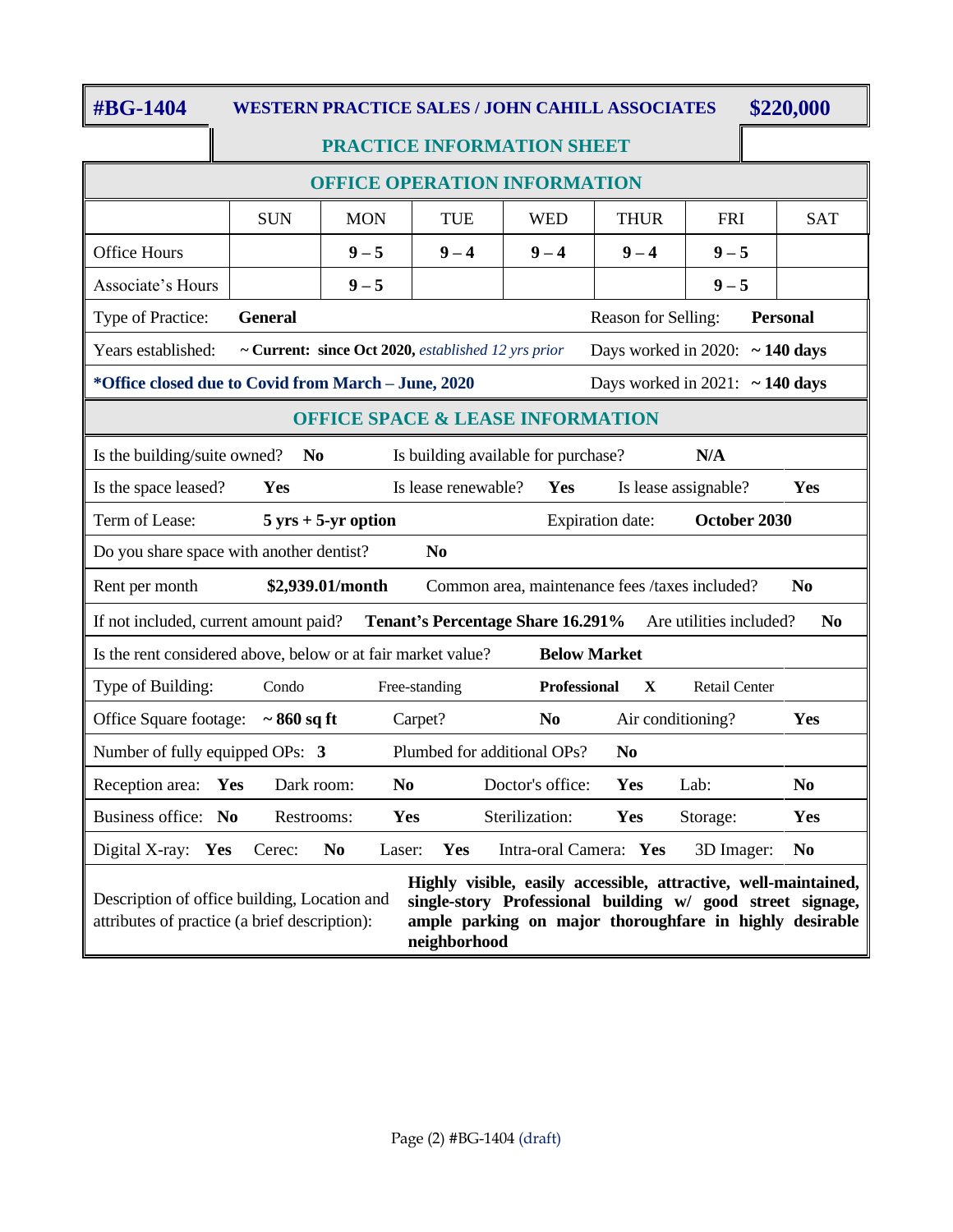| <b>PATIENT DEMOGRAPHICS</b>                                                                                                                                                                                                                                                                                                                                                                                                                                                                                                                                                                                                                                                              |                        |                  |                                             |                  |                        |     |  |
|------------------------------------------------------------------------------------------------------------------------------------------------------------------------------------------------------------------------------------------------------------------------------------------------------------------------------------------------------------------------------------------------------------------------------------------------------------------------------------------------------------------------------------------------------------------------------------------------------------------------------------------------------------------------------------------|------------------------|------------------|---------------------------------------------|------------------|------------------------|-----|--|
| Breakdown of Service/Procedures as a percentage of Collections:                                                                                                                                                                                                                                                                                                                                                                                                                                                                                                                                                                                                                          |                        |                  |                                             |                  |                        |     |  |
| Preventative/Hygiene 8                                                                                                                                                                                                                                                                                                                                                                                                                                                                                                                                                                                                                                                                   | Diagnostic             | 11               | Adjunctive                                  | $\boldsymbol{2}$ | Dentures               | 1   |  |
| <b>General Operative</b><br>14                                                                                                                                                                                                                                                                                                                                                                                                                                                                                                                                                                                                                                                           | Endo                   | $\boldsymbol{2}$ | Ortho/TMJ                                   | 21               | Perio                  | 8   |  |
| <b>Oral Surgery</b>                                                                                                                                                                                                                                                                                                                                                                                                                                                                                                                                                                                                                                                                      | Cosmetic               |                  | Crown/Bridge                                | 23               | <b>Implant Surgery</b> | 5   |  |
| What services/procedures are referred out? (i.e. Oral Surgery, Endo, Perio, Ortho, Pedo)                                                                                                                                                                                                                                                                                                                                                                                                                                                                                                                                                                                                 |                        |                  |                                             |                  |                        |     |  |
| Refer Complex Oral Surgery, Endo, Perio, Difficult Pedo Behavioral Management                                                                                                                                                                                                                                                                                                                                                                                                                                                                                                                                                                                                            |                        |                  |                                             |                  |                        |     |  |
| Type of patients as a percentage of Collections:                                                                                                                                                                                                                                                                                                                                                                                                                                                                                                                                                                                                                                         |                        |                  |                                             |                  |                        |     |  |
| Private Pay 40 Insurance/PPO 60 Denti-Cal Capitation (HMO) 0ther 100                                                                                                                                                                                                                                                                                                                                                                                                                                                                                                                                                                                                                     |                        |                  |                                             |                  |                        |     |  |
| Are you a Delta Provider? No, Out-of-Network Premier Only Premier + PPO                                                                                                                                                                                                                                                                                                                                                                                                                                                                                                                                                                                                                  |                        |                  |                                             |                  |                        |     |  |
| *Delta Premier: Dentists enrolling for the first time in the Premier Network are also being required to enroll in the PPO<br>network. The requirement to sign with both networks will result in treatment provided to those Delta PPO patients<br>within the practice being reimbursed at the PPO level, without the ability to balance bill those patients to Premier rates.<br>This could result in a reduction in the practice collections that could lower the buyer's projected income depending on the<br>amount of Delta DPO patients in the practice who have actually paid the difference between the fee schedules.<br>Does your practice participate in "Care Credit"?<br>Yes |                        |                  |                                             |                  |                        |     |  |
| List Preferred Provider, Health Care Provider and Capitation Plans now in place: MetLife, Aetna, Guardian                                                                                                                                                                                                                                                                                                                                                                                                                                                                                                                                                                                |                        |                  |                                             |                  |                        |     |  |
| <b>Estimated Number of Active Patient Files:</b><br><b>Number to be defined by Buyer's Due Diligence Process*</b>                                                                                                                                                                                                                                                                                                                                                                                                                                                                                                                                                                        |                        |                  |                                             |                  |                        |     |  |
| *SELLER IN NO WAY WARRANTS THE EXACT ACCURACY OF PATIENT BILES. IT IS THE BUYER'S<br>RESPONSIBILITY TO DEFINE AND VERIFY ACTIVE PATIENT FILES<br>CE VALUE<br>IS PREDOMINANTLY DETERMINED BY SELLER'S COLLECTIONS.  SELLER'S COLLECTIONS CAN BE<br>INDICATIVE OF THE NUMBER OF ACTIVE PATIENTS AND TYPE OF PROCEDURES PERFORMED.                                                                                                                                                                                                                                                                                                                                                          |                        |                  |                                             |                  |                        |     |  |
| $\sim 7 - 10$<br>Average number of New Patients per month for past 12 months:                                                                                                                                                                                                                                                                                                                                                                                                                                                                                                                                                                                                            |                        |                  |                                             |                  |                        |     |  |
| Average number of patients per day?                                                                                                                                                                                                                                                                                                                                                                                                                                                                                                                                                                                                                                                      |                        |                  | Per-Doctor: $\sim 7-8$                      |                  |                        |     |  |
| Average age of patients:                                                                                                                                                                                                                                                                                                                                                                                                                                                                                                                                                                                                                                                                 |                        |                  | Mid-Mature Family Range: $\sim$ 40 – 50 yrs |                  |                        |     |  |
| Does the office have Nitrous Oxide?                                                                                                                                                                                                                                                                                                                                                                                                                                                                                                                                                                                                                                                      | Yes                    |                  |                                             |                  |                        |     |  |
| Type of recall system used?                                                                                                                                                                                                                                                                                                                                                                                                                                                                                                                                                                                                                                                              | Weave                  |                  |                                             |                  |                        |     |  |
| Number of recalls per month?                                                                                                                                                                                                                                                                                                                                                                                                                                                                                                                                                                                                                                                             | $~1$ 30                |                  |                                             |                  |                        |     |  |
| Types of Advertising:<br>Print Ad:                                                                                                                                                                                                                                                                                                                                                                                                                                                                                                                                                                                                                                                       | N <sub>0</sub>         |                  | Facebook:<br>N <sub>0</sub>                 | Yelp:            | Yes<br>Other:          | N/A |  |
| *Advertising contracts will be the responsibility of the Buyer after transition                                                                                                                                                                                                                                                                                                                                                                                                                                                                                                                                                                                                          |                        |                  |                                             |                  |                        |     |  |
| What types of Practice Promotions?                                                                                                                                                                                                                                                                                                                                                                                                                                                                                                                                                                                                                                                       | <b>Google Ad Words</b> |                  |                                             |                  |                        |     |  |